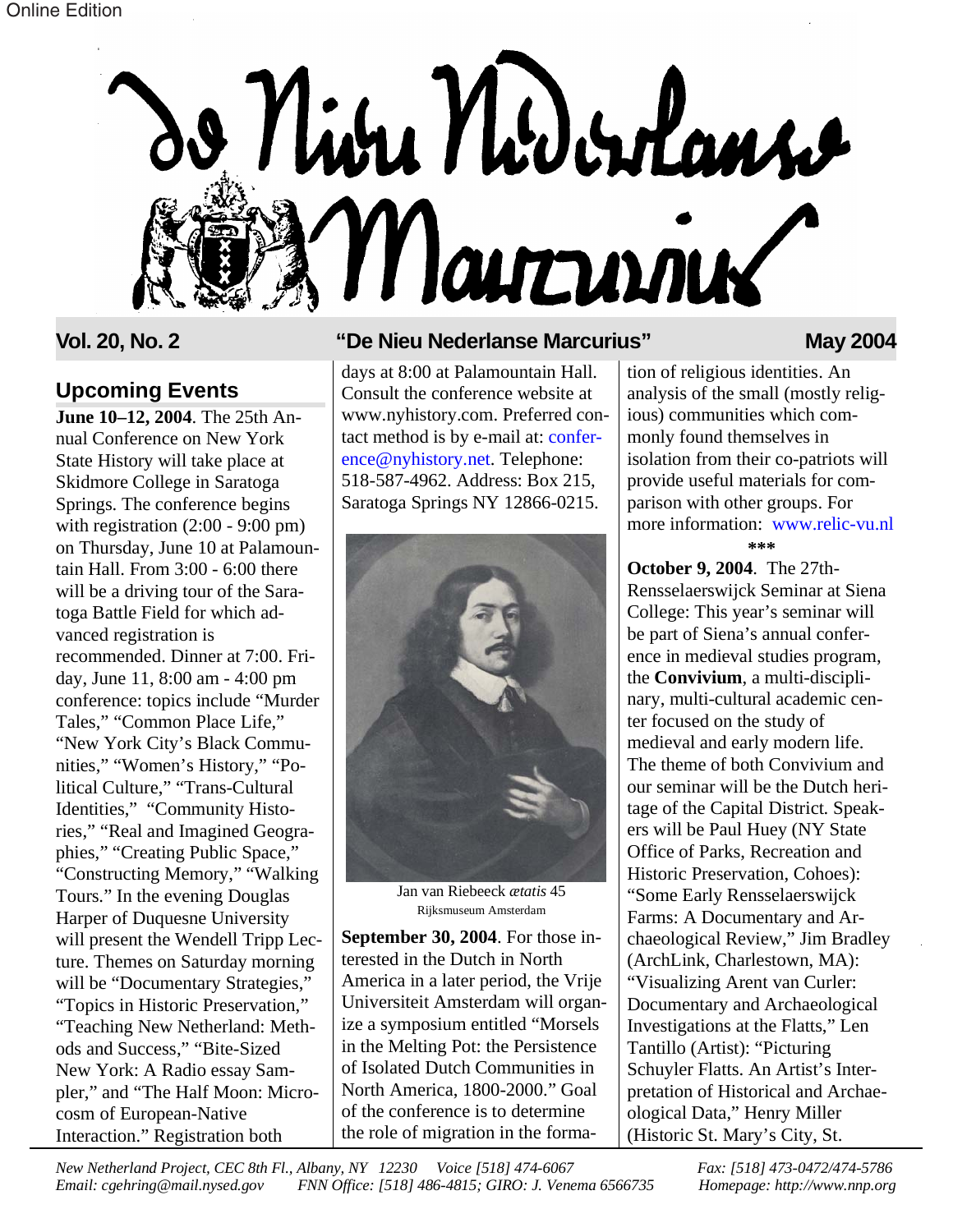## **De Nieu Nederlanse Marcurius** • **2**

Mary's City, MD): "Tobacco, Manors and Furs: The Archaeology and History of Lord Baltimore's Colony of Maryland," and Janny Venema (New Netherland Project): "Farmers and Traders: A Seventeenth-century Dutch Community on the Hudson River."

As usual, the seminar will be followed by the annual project dinner. This year the dinner will also take place at Siena College. Dutch archaeologist Jan Baart will speak about his recent visit to Brazil in conjunction with the 350th anniversary of the loss of the WIC possession to the Portuguese in 1654.

**\*\*\***

**November 11–13, 2004**. The Huguenot Historical Society of New Paltz, NY will host a conference called "From Nieuw Nederlandt to New York." For more information go to "Call for Papers" at our website www.nnp.org.

### **News**

Imagine, if the billions of published books around the world were available on the internet. Not so farfetched. In fact, Kirtas Technologies, Inc. of Victor, NY is making this dream its goal. Kirtas has developed a machine that will digitally process bound volumes (even rare books!) at the rate of 1200 pages an hour. Exciting news, but what does this have to do with the world of New Netherland you may ask? It becomes clear, if you have tried to buy any of the early translations in our series only to discover that they have been out-of-print for many years. The plan has been to digitize them so that they can be reedited; then, either produce new hardcover editions or make them

available on our website. The problem had been to find the time to scan over 1200 pages to disk. However, several months ago Kirtas offered to scan the first four volumes of translations done by Van Laer as a demonstration of its abilities. Thanks to Kirtas the NNP now has all the text, including front and back matter, on CD-ROM disks in WORD, TIFF, and PDF formats. We still have to re-edit and produce subject indexes, however; Kirtas deserves our gratitude for digitizing the material at no cost to us. For more information about Kirtas go to: [www.kirtas-tech.com](http://www.kirtas-tech.com) **\*\*\***

The **VOC** replica ship *Half Moon* is still anchored near the pump station south of the Corning Preserve in Albany. Visitors are welcome to board the ship through the weekend of June 12/13.

### **Publications**

Amy Golahny, *Rembrandt's Reading. The Artist's bookshelf of Ancient Poetry and History* (2003, Amsterdam University Press). Golahny uses two major moments of Rembrandt's career as the focus of her study. After examining the early results of training under Lastman, she features the clues gained by close inspection of the 1656 inventory and its "books of various sizes." For the most part, the works of art elucidated comprise mythological subjects and classical histories, and there is some attention to Lastman's oeuvre as well as works by the workshop and pupils of Rembrandt. 283 pp., 8 color plates, 64 b&w illustrations.

# **FNN News**

Plans have been finalized for the Kenney Award event, which will be held at the First Church of Albany on June 12. Invitations with directions were sent to all members. If you did not receive yours, please call us at 518-486-4815 or email us at : hnewhous@mail. [nysed.gov. This year's Kenney](mailto:hnewhous@mail.nysed.gov) Award winner is artist Len Tantillo, a native of the Hudson Valley and celebrated painter of numerous maritime oil paintings depicting themes relating to the Dutch period and the Hudson Valley. Len began his career as an architect but soon found his calling as an artist. His work has appeared in national exhibitions, books, periodicals, and television documentaries in the United States, the Netherlands, Australia, and New Zealand. Len will also be a featured this fall at the annual Rensselaerswijck Seminar at Siena College on October 9. Several weeks ago Len opened the Tantillo Gallery on Broadway in downtown Albany, only a few steps from the First Church.

### **\*\*\***

Russell Shorto's book *The Island at the Center of the World* continues to draw critical acclaim, inspiring many of its readers to become members of the FNN. At this writing it has gone into its 5th printing with 47,000 copies now in print. It is a selection of the History Book Club, Book of the Month Club, and Quality Paperback Book Club. On June 9th Shorto and Gehring will appear at the New-York Historical Society for a "conversation," which will be filmed by C-SPAN.

*New Netherland Project, CEC 8th Fl., Albany, NY 12230 Voice [518] 474-6067 Fax: [518] 473-0472/474-5786 Email: cgehring@mail.nysed.gov FNN Office: [518] 486-4815; GIRO: J. Venema 6566735 Homepage: http://www.nnp.org*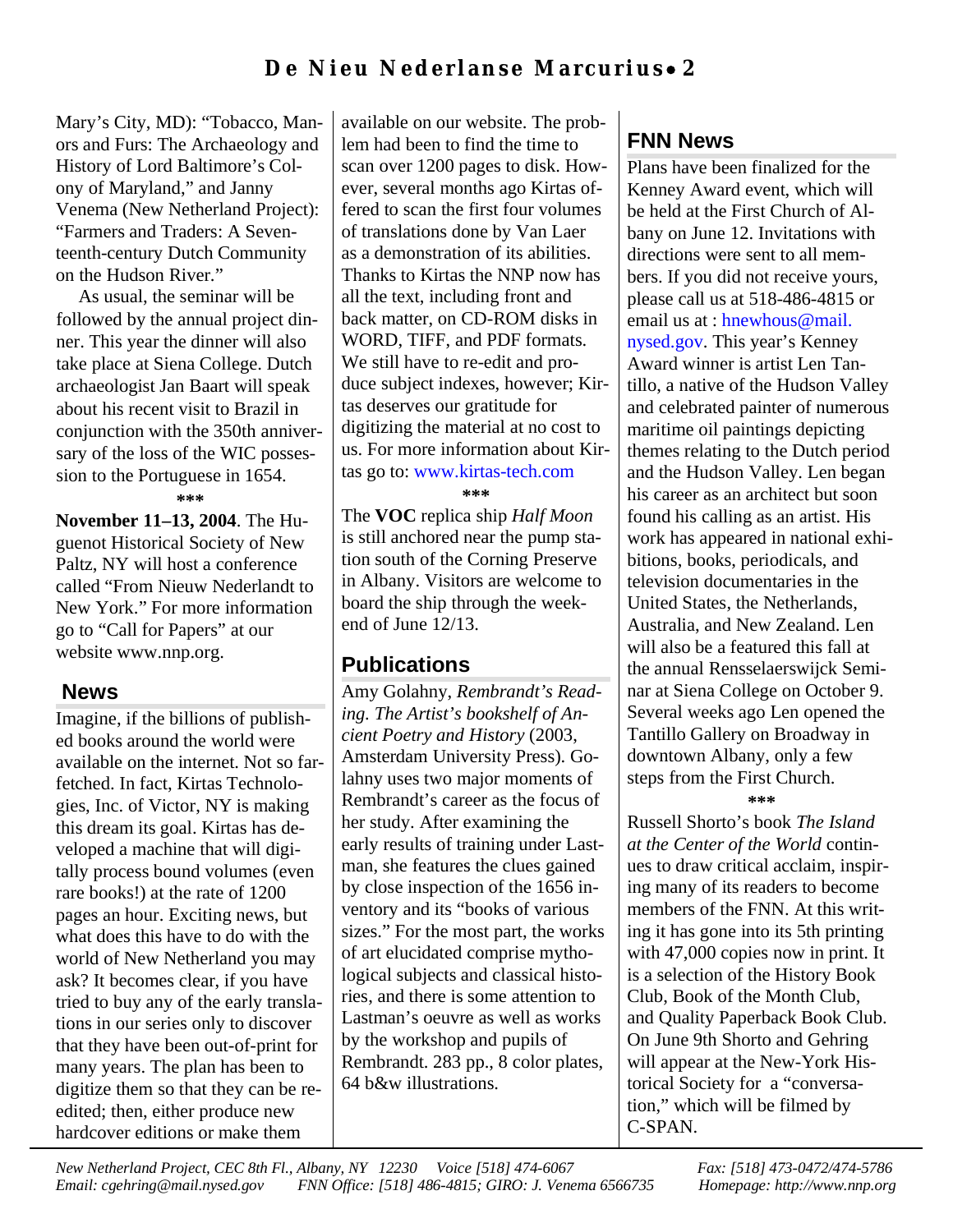As reported in the last issue, our newest trustee, Greta Wagle has intiated work on a large exhibit, featuring the Dutch heritage of the Capital District. It will be a joint effort of the New Netherland Institute and SUNY Central. The exhibit, which will draw upon display resources from our area, is scheduled for opening in 2006. Although the majority of the artifacts on display will come from the various institutions in the area, we offer our membership the opportunity to display artifacts in their personal collections. If you are interested in participating or have advice and/or comments to make, please contact Greta Wagle [at: gwagle@mail.nysed.gov. More](mailto:gwagel@mail.nysed.gov) information about the exhibit will appear in the next issue.

#### **\*\*\***

Although many members have paid their 2004 dues (\$35 for a single member, \$60 for a family or organization) not everyone has. As your dues keep our office going, we will appreciate receiving your check.

# **Dutch Courses**

For opportunities to learn the Dutch language, check the follow[ing websites: www.jbi.uu.nl](http://www.jbi.uu.nl) (Boswell Institute of the University of Utrecht). As in previous years, the James Boswell Instituut is organizing a summer course entitled "Aan de mond van al die rivieren." August 10-27. For more information, including registration, email Maaike Kremer, m.kremer@ [jbi.uu.nl or look on the website.](mailto:m.kremer@jbi.uu.nl) **\*\*\***

The Institute for Dutch as a second Language, Universiteit van Amsterdam and the Amsterdam-Maastricht summer University offer an intensive language course in Amsterdam, August 2-20. Taught at beginners, intermediate and advanced levels, this course will enable participants to express themselves in correct spoken and written Dutch. For more information, se[e http://www.amsu.edu](http://www.amsu.edu)

**\*\*\***

"Dutch Summer Course" at the Katholieke Universiteit Leuven, Belgium at the Instituut voor Levende Talen (ILT). This intensive course is intended for those

who wish to begin learning Dutch or improve their knowledge of the language. The teaching language is Dutch. The communicative approach is used in all 5 levels. Besides the theoretical courses, many conversational exercises and complementary activities are planned. Skilled teachers use the most up-todate textbooks supplemented by audio and video recordings. Register on-line via the website of the [ILT: www.kuleuven.ac.be/ilt.](http://www.kuleuven.ac.be/ilt) Deadline for registration is June 24, 2004.

**\*\*\***

If you want to stay in the USA, see [www.folwell.umn.edu/gsd/ dutch/](http://www.folwell.umn.edu/gsd/dutch/html/summer/SDcourse.htm) html/summer/SDcourse.htm. The Dutch Studies Program at the University of Minnesota will offer its Dutch Summer Institute between June 15 and August 20. Intensive Beginning Dutch course 1 will be taught June 15- July 16, 2004; Intensive Beginning Dutch 2, July 19 - August 20, 2004. In addition to the language courses, weekly cultural events will be offered, such as lectures on Dutch culture, film viewings, field trips, and social gatherings with members of the Dutch community in Minnesota.

## **Totidem Verbis**

Almost 22 years ago I received a call from Annemarie Krzesinski-de Widt who was accompanying her husband on sabbatical leave in Westchester County. They were from Stellenbosch, South Africa. She had just begun a project transcribing estate inventories for the Stellenbosch Museum dating 1679-1806.When she read an article about the NNP in the NRC she thought what she was doing would be of interest to us. Unfortunately, she called the day before I was leaving for Amsterdam. When I returned she was gone. For years I tried unsuccessfully to reestablish contact as I had lost her name and address. Then, last December I received a letter asking whether I was the same person who had just appeared again in an article about the Project in the NRC. She informed me that her project was completed and would send me a CD-Rom of her opus. The title is: *Die boedelinventarisse van erlaters in die distrik Stellenbosch 1679-1806*. Orders can be sent to the Stellenbosch MuseumTrust, Posbus 855, Stellenbosch 7599, South Africa. Following are excerpts from her introduction and a sample of one of the early inventories dated 1688.

In 1979 the tercentenary of Stellenbosch was celebrated with the publication of the book *Stellenbosch Three Centuries*. In 1976 many historical documents from the Cape Town Archives Repository relating to the history of Stellenbosch were recorded on microfiche. The purpose was to make these documents more readily available to the contributors of that publication. These microfiches were brought to Stellenbosch and are still preserved in the reference library of the Stellenbosch Museum. A number of Stellenbosch estate inventories were transcribed and the information was used for a chapter in the 1979 publication. In time it was felt that the remainder of the